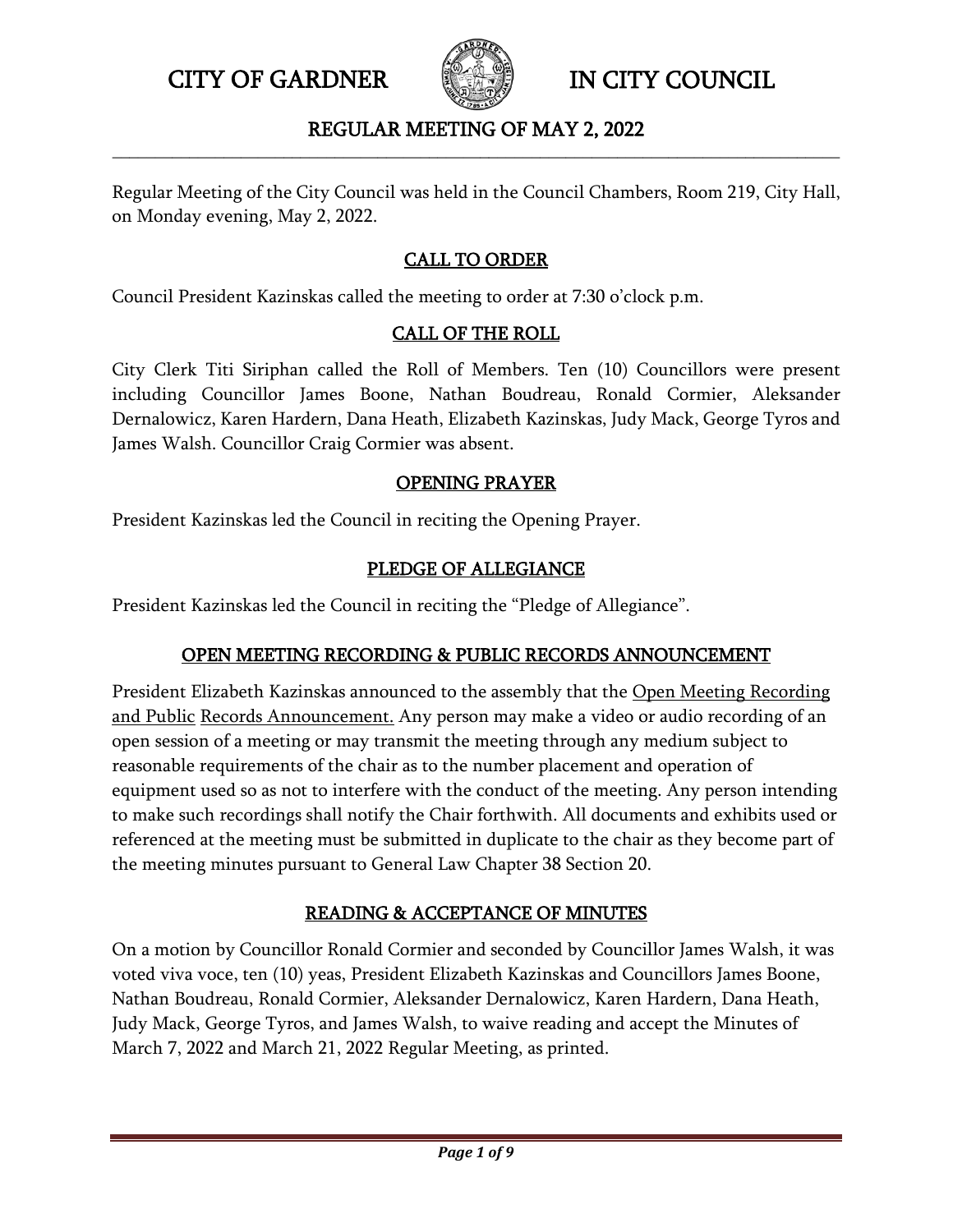

### REGULAR MEETING OF MAY 2, 2022 **\_\_\_\_\_\_\_\_\_\_\_\_\_\_\_\_\_\_\_\_\_\_\_\_\_\_\_\_\_\_\_\_\_\_\_\_\_\_\_\_\_\_\_\_\_\_\_\_\_\_\_\_\_\_\_\_\_\_\_\_\_\_\_\_\_\_\_\_\_\_\_\_\_\_\_\_\_\_\_\_\_\_\_\_\_**

## PUBLIC HEARINGS

## #10655

President Kazinskas opened the Public Hearing on a petition of NATIONAL GRID and VERIZON NEW ENGLAND, INC. for permission to locate poles wire and fixtures, including the necessary sustaining and protecting fixtures along and across the following public way:

MATTHEWS STREET - A petition by National Grid and Verizon New England Inc., Matthews Street - to install 2 Jointly Owned Poles on Matthews Street beginning at a point approximately 3,700 feet in a south direction. Install 2 Poles underneath transmission crossing.

The President called for persons wishing to testify in favor of the Petition.

Will Fontaine of National Grid spoke in favor of the petition. These poles are for maintaining a clearance underneath those transmission lines which run at a very high voltage.

The President again called for persons wishing to testify in favor of the Petition.

There being none, the President thrice called for persons wishing to testify in opposition.

There being none, President Kazinskas closed the Hearing at 7:34 PM.

## #10656

President Kazinskas opened the Public Hearing on a petition of NATIONAL GRID for permission to locate poles wire and fixtures, including the necessary sustaining and protecting fixtures along and across the following public way:

MATTHEWS STREET - A petition by National Grid, Matthews Street – to install 5 Single Owned Poles on Matthews Street beginning at a point approximately 1400 feet west of the centerline of the intersection of Route 140 and continuing approximately 20 feet in a north direction. Install 5 poles to extend line for a new service.

The President called for persons wishing to testify in favor of the Petition.

Will Fontaine of National Grid spoke in favor of the petition. This pole is for a new service, and they need to get the distribution lines out there.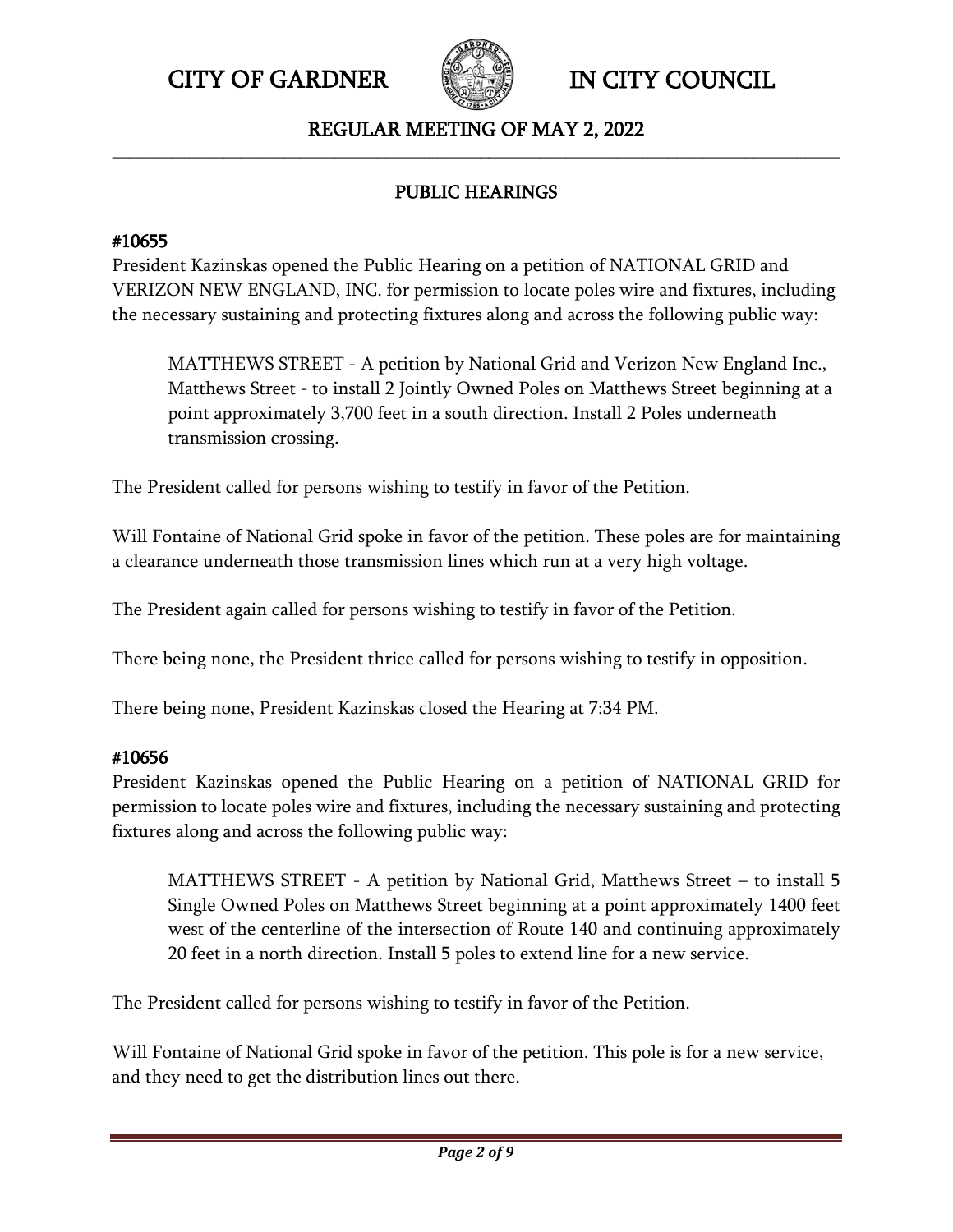

REGULAR MEETING OF MAY 2, 2022 **\_\_\_\_\_\_\_\_\_\_\_\_\_\_\_\_\_\_\_\_\_\_\_\_\_\_\_\_\_\_\_\_\_\_\_\_\_\_\_\_\_\_\_\_\_\_\_\_\_\_\_\_\_\_\_\_\_\_\_\_\_\_\_\_\_\_\_\_\_\_\_\_\_\_\_\_\_\_\_\_\_\_\_\_\_**

Councillor James Walsh had some concerns regarding this pole petition. The Public Service Committee had a meeting to discuss this petition and National Grid chose not to send a representative to that meeting. The description of the petition order does not make sense "1400 feet westerly at the end of the center line in the intersection of route 140 and continuing 20 feet in the northerly direction."

Will Fontaine responded that was a "typo."

Councillor James Walsh does not want to act upon this petition until the language of the order is corrected.

The President again called for persons wishing to testify in favor of the Petition.

There being none, the President thrice called for persons wishing to testify in opposition.

There being none, President Kazinskas closed the Hearing at 7:39 PM.

# COMMUNICATIONS FROM THE MAYOR APPOINTMENTS

### #10664

On a motion made by Councillor George Tyros and seconded by Councillor James Walsh, it was voted viva voce, ten (10) yeas, President Kazinskas and Councillors James Boone, Nathan Boudreau, Ronald Cormier, Aleksander Dernalowicz, Karen Hardern, Dana Heath, Judy Mack, George Tyros, and James Walsh to refer the following appointment to the Appointments Committee for further study and report:

A Measure Confirming the Mayor's Appointment of Robert Oliva to the position of City Engineer, for term expiring April 15, 2025.

## #10665

On a motion made by Councillor George Tyros and seconded by Councillor James Walsh, it was voted viva voce, ten (10) yeas, President Kazinskas and Councillors James Boone, Nathan Boudreau, Ronald Cormier, Aleksander Dernalowicz, Karen Hardern, Dana Heath, Judy Mack, George Tyros, and James Walsh to refer the following appointment to the Appointments Committee for further study and report:

A Measure Confirming the Mayor's Appointment of Michael Zlotnik to the position of Bandstand Committee Member, for term expiring April 15, 2025.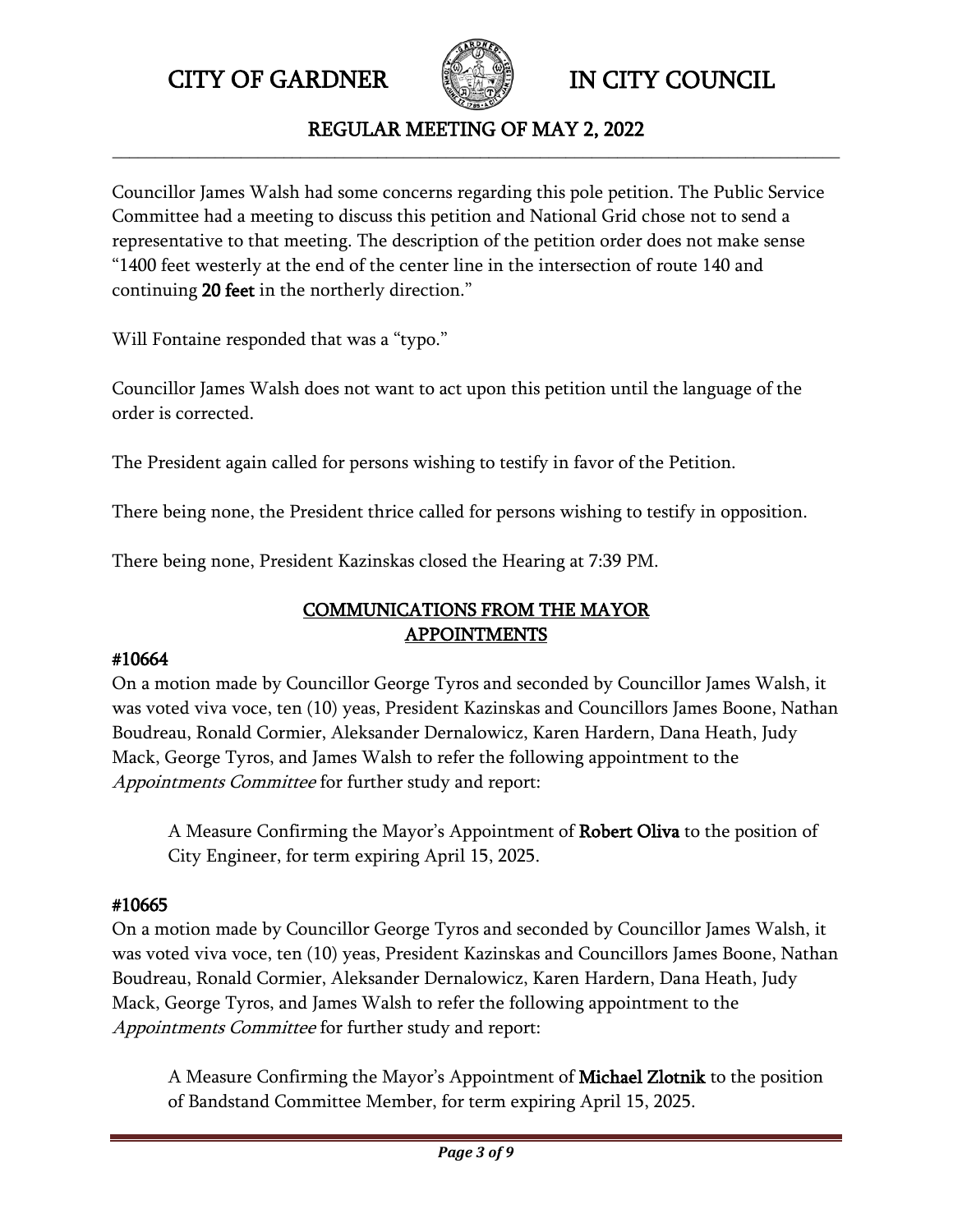

REGULAR MEETING OF MAY 2, 2022 **\_\_\_\_\_\_\_\_\_\_\_\_\_\_\_\_\_\_\_\_\_\_\_\_\_\_\_\_\_\_\_\_\_\_\_\_\_\_\_\_\_\_\_\_\_\_\_\_\_\_\_\_\_\_\_\_\_\_\_\_\_\_\_\_\_\_\_\_\_\_\_\_\_\_\_\_\_\_\_\_\_\_\_\_\_**

### #10666

On a motion made by Councillor George Tyros and seconded by Councillor Dana Heath, it was voted viva voce, ten (10) yeas, President Kazinskas and Councillors James Boone, Nathan Boudreau, Ronald Cormier, Aleksander Dernalowicz, Karen Hardern, Dana Heath, Judy Mack, George Tyros, and James Walsh to refer the following appointment to the Appointments Committee for further study and report:

A Measure Confirming the Mayor's Appointment of Nevonya Smith to the position of Youth Commission Member, for term expiring April 13, 2025.

# #10667

On a motion made by Councillor George Tyros and seconded by Councillor James Walsh, it was voted viva voce, ten (10) yeas, President Kazinskas and Councillors James Boone, Nathan Boudreau, Ronald Cormier, Aleksander Dernalowicz, Karen Hardern, Dana Heath, Judy Mack, George Tyros, and James Walsh to refer the following appointment to the Appointments Committee for further study and report:

A Measure Confirming the Mayor's Appointment of Paul Leone to the position of Council on Aging Member, for term expiring April 13, 2025.

# COMMUNICATIONS FROM THE MAYOR **COMMUNICATIONS**

## #10668

Councillor Aleksander Dernalowicz abstained from discussion of this item due to conflict of interest.

Reporting for the Finance Committee, Councillor Ronald Cormier informed the Council that Mr. Antoniac is the owner of Zoey's Restaurant located at the golf course and has a contract with the city. He will also be working at the golf course as a groundskeeper.

On a motion made by Councillor Ronald Cormier and seconded by Councillor Jame Boone, it was voted viva voce, nine (9) yeas, President Kazinskas and Councillors James Boone, Nathan Boudreau, Ronald Cormier, Karen Hardern, Dana Heath, Judy Mack, George Tyros, and James Walsh to ADOPT A Measure Relative to a Disclosure by Municipal Employee of Financial Interest in a Municipal Contract as Required by G.L.c. 268A, §20(b) for Todd Antoniac.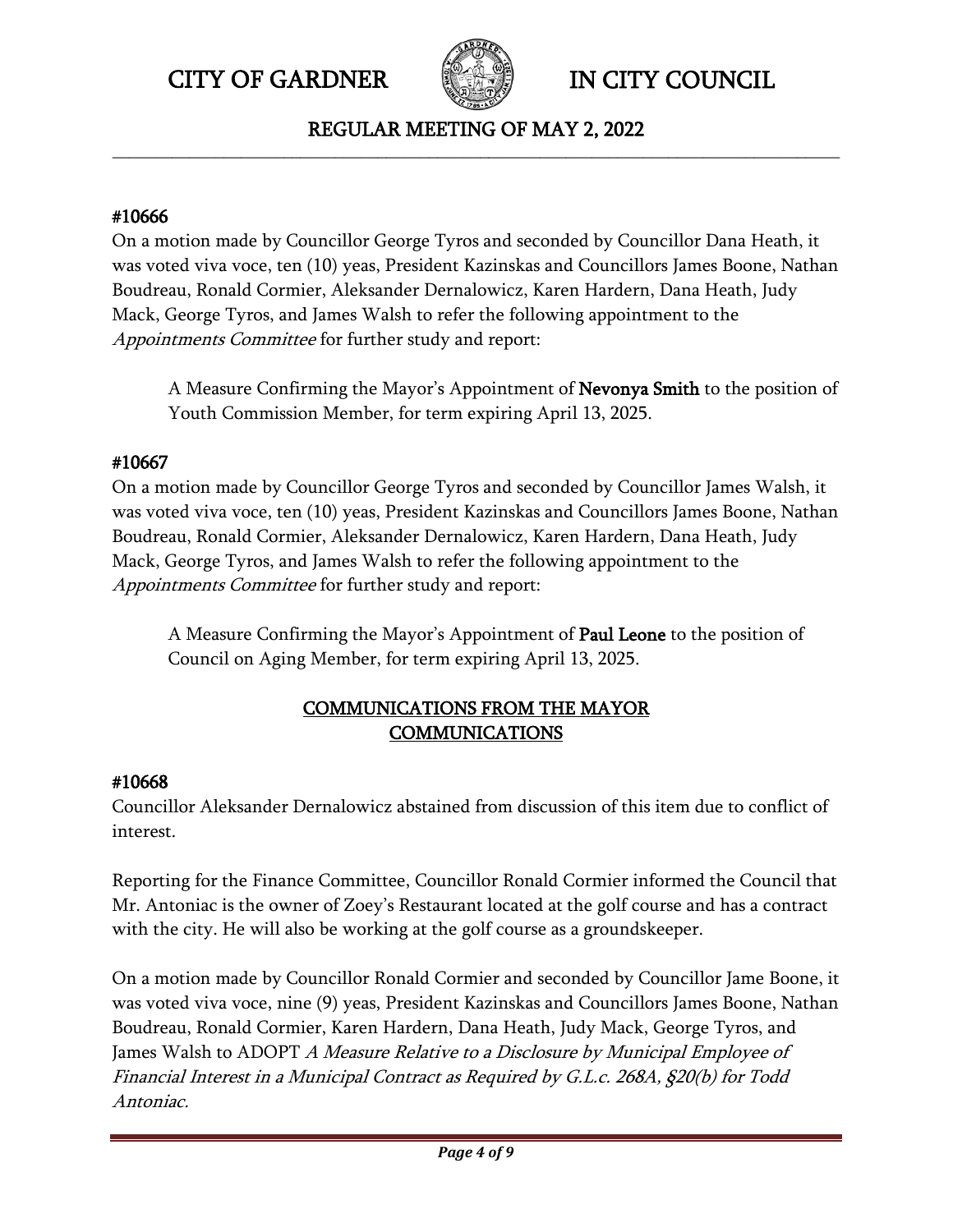

REGULAR MEETING OF MAY 2, 2022 **\_\_\_\_\_\_\_\_\_\_\_\_\_\_\_\_\_\_\_\_\_\_\_\_\_\_\_\_\_\_\_\_\_\_\_\_\_\_\_\_\_\_\_\_\_\_\_\_\_\_\_\_\_\_\_\_\_\_\_\_\_\_\_\_\_\_\_\_\_\_\_\_\_\_\_\_\_\_\_\_\_\_\_\_\_**

#### #10669

Reporting for the Finance Committee, Councillor Aleksander Dernalowicz informed the Council that this is an annual requirement by the state to complete an audit. The Mayor notes in letter that this is the first year at least 2004 that the city's outside auditors had no findings, nor any recommendations that resulted in the drafting of a management letter.

On a motion made by Councillor Aleksander Dernalowicz and seconded by Councillor Ronald Cormier, it was voted viva voce, ten (10) yeas, President Kazinskas and Councillors James Boone, Nathan Boudreau, Ronald Cormier, Aleksander Dernalowicz, Karen Hardern, Dana Heath, Judy Mack, George Tyros, and James Walsh to place a COMMUNICATION on file: A Communication from the Mayor Regarding the Completed FY2021 Outside Audit Report.

## #10670

Reporting for the Finance Committee, Councillor Aleksander Dernalowicz informed the Council that this is outlined in the Mayor's letter of the funding from the American Rescue Plan Act (ARPA). These grants were dedicated to Small Business and Shuttered Venue Assistance Grants, Sign and Façade Improvement Grants and Regional Business Investment Fund.

On a motion made by Councillor Aleksander Dernalowicz and seconded by Councillor Ronald Cormier, it was voted viva voce, ten (10) yeas, President Kazinskas and Councillors James Boone, Nathan Boudreau, Ronald Cormier, Aleksander Dernalowicz, Karen Hardern, Dana Heath, Judy Mack, George Tyros, and James Walsh to place a COMMUNICATION on file: A Communication from the Mayor Regarding the use of ARPA Funds.

## COMMUNICATIONS FROM THE MAYOR ORDERS

### #10671

Reporting for the Finance Committee, Councillor Aleksander Dernalowicz informed the Council that the Financial Communications Commission (FFC) placed Kaspersky Lab, the City's former anti-virus/cyber security provider, on their security risk list, due to their company's ownership having ties to the government of the Russian Federation. An additional appropriation is needed for the new cyber security for the IT Department.

On a motion made by Councillor Aleksander Dernalowicz and seconded by Councillor Ronald Cormier, it was voted on call of the roll, ten (10) yeas, President Kazinskas and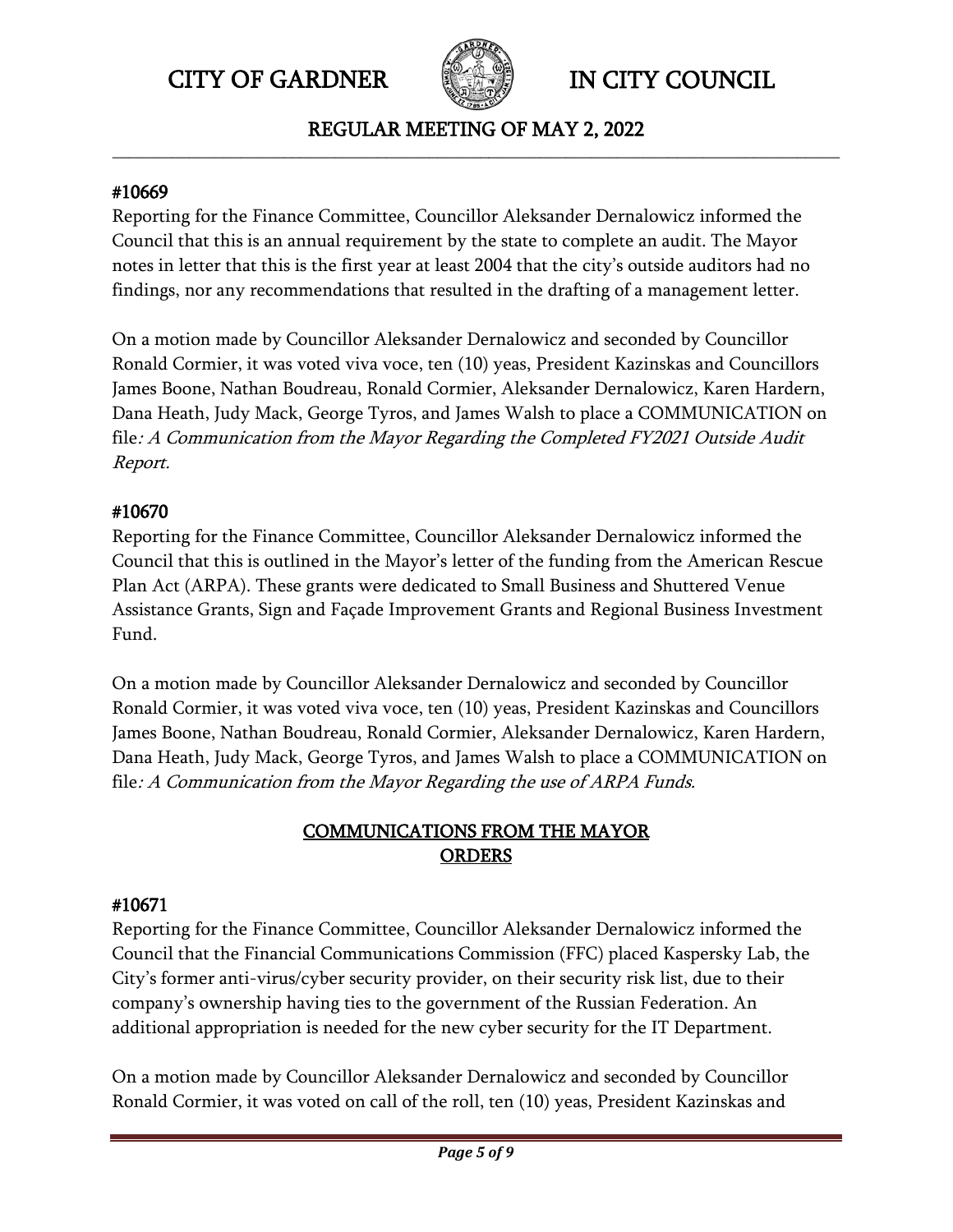

#### REGULAR MEETING OF MAY 2, 2022 **\_\_\_\_\_\_\_\_\_\_\_\_\_\_\_\_\_\_\_\_\_\_\_\_\_\_\_\_\_\_\_\_\_\_\_\_\_\_\_\_\_\_\_\_\_\_\_\_\_\_\_\_\_\_\_\_\_\_\_\_\_\_\_\_\_\_\_\_\_\_\_\_\_\_\_\_\_\_\_\_\_\_\_\_\_**

Councillors James Boone, Nathan Boudreau, Ronald Cormier, Aleksander Dernalowicz, Karen Hardern, Dana Heath, Judy Mack, George Tyros, and James Walsh that the following ORDER ought to pass:

AN ORDER APPROPRIATING FROM FREE CASH TO THE INFO TECH DEPARTMENT - CYBER SECURITY ACCOUNT

ORDERED: That there be and is hereby appropriated the sum of Eleven Thousand Seven Hundred Dollars and No Cents (\$11,700.00) from Free Cash to the Info Tech Department – Cyber Security Account.

## #10672

Reporting for the Finance Committee, Councillor Aleksander Dernalowicz informed the Council that this appropriation is to fund the city's snow and ice line item. This is a line item that the city is allowed to deficit spend. With this appropriation, this will allow the city to purchase salt and pay for other costs related to snow removal.

On a motion made by Councillor Aleksander Dernalowicz and seconded by Councillor Ronald Cormier, it was voted on call of the roll, ten (10) yeas, President Kazinskas and Councillors James Boone, Nathan Boudreau, Ronald Cormier, Aleksander Dernalowicz, Karen Hardern, Dana Heath, Judy Mack, George Tyros, and James Walsh that the following ORDER ought to pass:

AN ORDER APPROPRIATING FROM FREE CASH TO SNOW AND ICE REMOVAL

ORDERED: That there be and is hereby appropriated the sum of Three Hundred Thirty-Five Thousand Dollars and No Cents (\$335,000.00) from Free Cash to Snow and Ice Removal.

## #01673

Reporting for the Finance Committee, Councillor Ronald Cormier informed the Council that this appropriation was the match portion to close the PARC phase I design fund.

On a motion made by Councillor Ronald Cormier and seconded by Councillor Aleksander Dernalowicz, it was voted on call of the roll, ten (10) yeas, President Kazinskas and Councillors James Boone, Nathan Boudreau, Ronald Cormier, Aleksander Dernalowicz,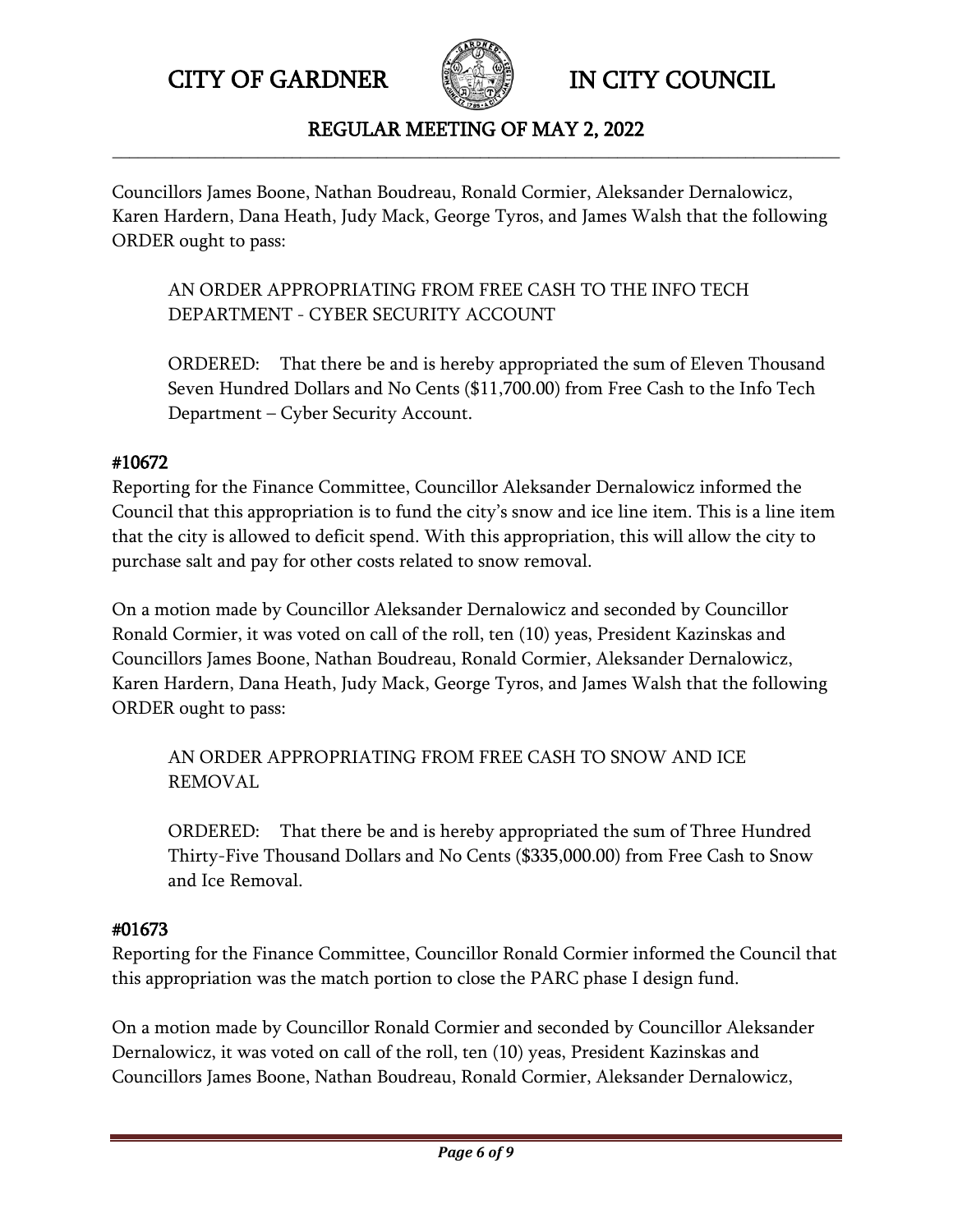

### REGULAR MEETING OF MAY 2, 2022 **\_\_\_\_\_\_\_\_\_\_\_\_\_\_\_\_\_\_\_\_\_\_\_\_\_\_\_\_\_\_\_\_\_\_\_\_\_\_\_\_\_\_\_\_\_\_\_\_\_\_\_\_\_\_\_\_\_\_\_\_\_\_\_\_\_\_\_\_\_\_\_\_\_\_\_\_\_\_\_\_\_\_\_\_\_**

Karen Hardern, Dana Heath, Judy Mack, George Tyros, and James Walsh that the following ORDER ought to pass:

AN ORDER APPROPRIATING FROM FREE CASH TO THE PARC BAILEY BROOK PROJECT MATCH 1 - ACCOUNT.

ORDERED: That there be and is hereby appropriated the sum of Twenty-Six Thousand Nine Hundred Three Dollars and No Cents (\$26,903.00) from Free Cash to the Parc Bailey Brook Project Match 1 – Account.

### #10674

Reporting for the Finance Committee, Councillor Ronald Cormier informed the Council that this appropriation was for the athletic court and playground for children under five (5). The neighbors have been notified and onboard with this project. This is the match portion that the city received several years ago.

On a motion made by Councillor Ronald Cormier and seconded by Councillor Aleksander Dernalowicz, it was voted on call of the roll, ten (10) yeas, President Kazinskas and Councillors James Boone, Nathan Boudreau, Ronald Cormier, Aleksander Dernalowicz, Karen Hardern, Dana Heath, Judy Mack, George Tyros, and James Walsh that the following ORDER ought to pass:

AN ORDER APPROPRIATING FROM FREE CASH TO THE PARC BAILEY BROOK PROJECT MATCH 2 - ACCOUNT.

ORDERED: That there be and is hereby appropriated the sum of One Hundred Sixty-Two Thousand Nine Hundred Dollars and No Cents (\$162,900.00) from Free Cash to the Parc Bailey Brook Project Match 2 – Account.

# PETITIONS, APPLICATIONS, COMMUNICATIONS, ECT.

## #10675

On a motion made by Councillor Karen Hardern and seconded by Councillor James Boone, it was voted viva voce, ten (10) yeas, President Kazinskas and Councillors James Boone, Nathan Boudreau, Ronald Cormier, Aleksander Dernalowicz, Karen Hardern, Dana Heath, Judy Mack, George Tyros, and James Walsh to send An Application by GameStop, Inc. #3725, for a License to deal in Second-hand Articles at 376 Timpany Blvd. to the Public Safety Committee for further study and report.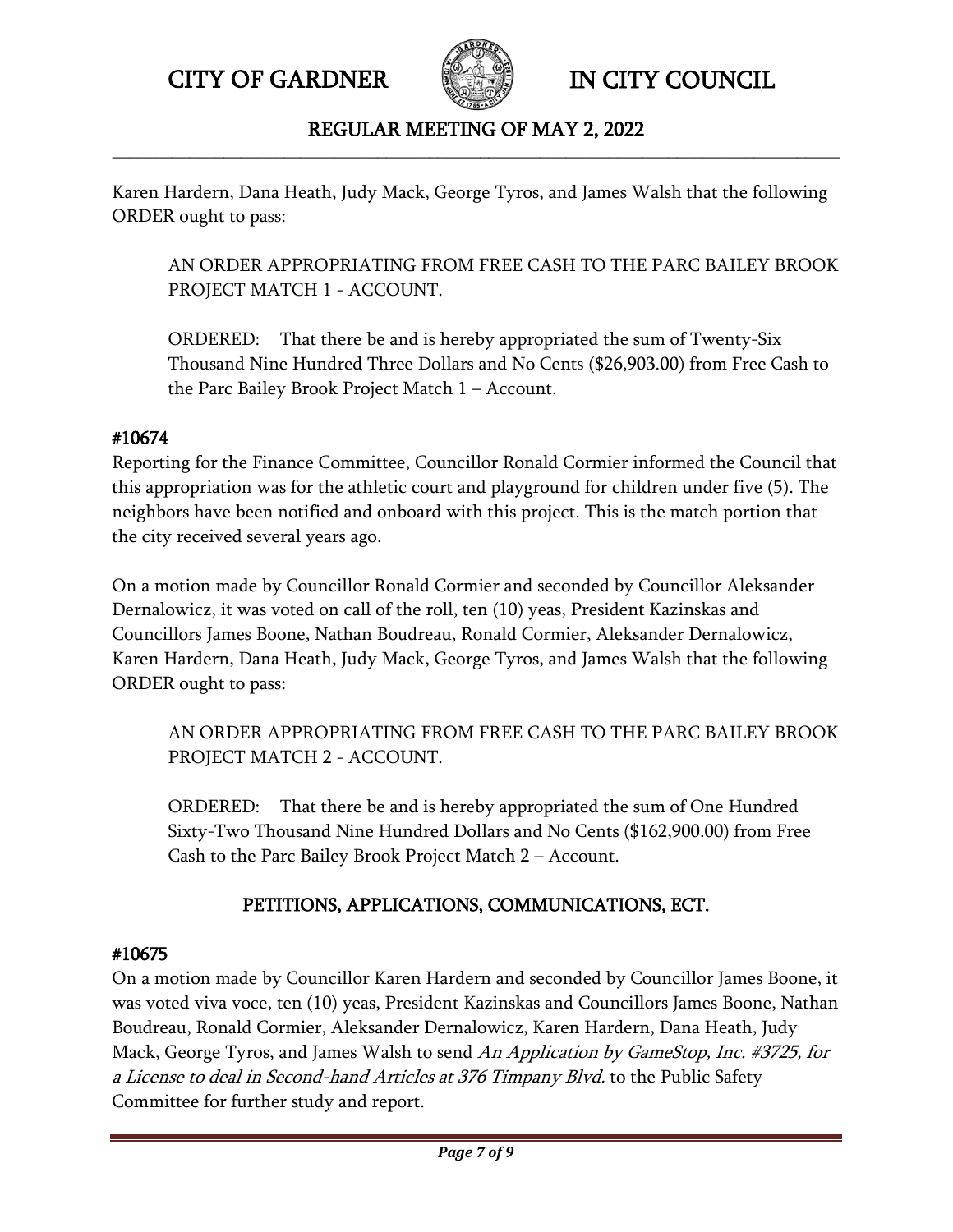

REGULAR MEETING OF MAY 2, 2022 **\_\_\_\_\_\_\_\_\_\_\_\_\_\_\_\_\_\_\_\_\_\_\_\_\_\_\_\_\_\_\_\_\_\_\_\_\_\_\_\_\_\_\_\_\_\_\_\_\_\_\_\_\_\_\_\_\_\_\_\_\_\_\_\_\_\_\_\_\_\_\_\_\_\_\_\_\_\_\_\_\_\_\_\_\_**

#### #10676

On a motion made by Councillor Karen Hardern and seconded by Councillor James Boone, it was voted viva voce, ten (10) yeas, President Kazinskas and Councillors James Boone, Nathan Boudreau, Ronald Cormier, Aleksander Dernalowicz, Karen Hardern, Dana Heath, Judy Mack, George Tyros, and James Walsh to send An Application by The Salvation Army -Family Store & Donation Center, for a License to deal in Second-hand Articles at 8 Union *Street* to the Public Safety Committee for further study and report.

## #10677

On a motion made by Councillor Karen Hardern and seconded by Councillor James Boone, it was voted viva voce, ten (10) yeas, President Kazinskas and Councillors James Boone, Nathan Boudreau, Ronald Cormier, Aleksander Dernalowicz, Karen Hardern, Dana Heath, Judy Mack, George Tyros, and James Walsh to send An Application by Gardner Coins & Cards, Inc., for a License to deal in Second-hand Articles at 18 Parker Street to the Public Safety Committee for further study and report.

## REPORTS OF STANDING COMMITTEES APPOINTMENTS COMMITTEE

## #10653

Reporting for the Appointments Committee, Councillor George Tyros informed the Council that this was a new appointment for an alternate plumbing and gas inspector. The appointee was unable to attend their last meeting, so the committee respectfully requests More Time.

There was no objection, More Time was granted.

## REPORTS OF STANDING COMMITTEES PUBLIC SERVICE COMMITTEE

### #10655

Reporting for the Public Service Committee, Councillor James Walsh informed the Council that there was a Public Hearing earlier this evening. They were informed by National Grid that they will not be sending a representative to their Service meetings. The Committee requests More Time in light of the error of the next petition item #10656.

There was no objection, More Time was granted.